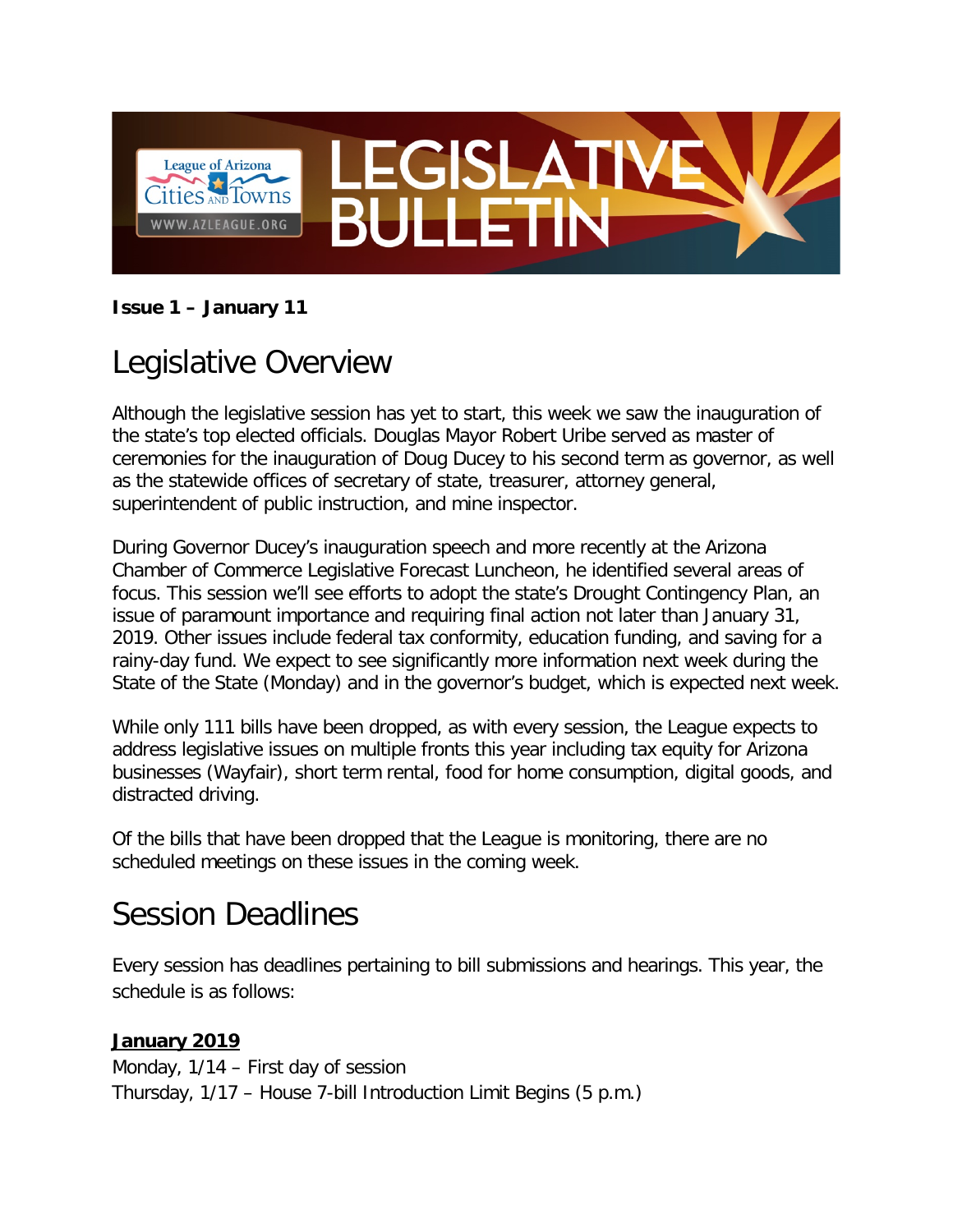#### **February 2019**

Monday, 2/4 – Senate Bill Introduction Deadline (5 p.m.) Monday, 2/11 – House Bill Introduction Deadline (5 p.m.) 2/18 - 2/22 – Last week to hear bills in the chamber of origin

#### **March 2019**

3/25 – 3/29 – Last week to hear bills in the opposing chamber

### **April 2019**

Friday, 4/19 – Last Day for Conference Committees Tuesday, 4/23 – 100th Day of Session

## Monday Legislative Update Calls

The League will continue to host a weekly teleconference to report on the status and impact of various legislative bills in the 2019 session. The calls are scheduled for **Monday mornings** promptly at **10:00 a.m.** However, because of Opening Day and State of the State Address, and the Martin Luther King, Jr. holiday, the first call will be held at **10:00 a.m. on Tuesday, January 22.** Mayors, managers and other city or town officials and staff who are interested in legislative activities are invited to participate. Call-in numbers and a brief agenda will be sent out prior to the calls. If you would like to receive the Monday agendas, please contact **league@azleague.org** and request to be added to the distribution list for the Monday teleconference.

## Legislative Bulletin

The League will electronically distribute the Legislative Bulletin every Friday during the legislative session. The Bulletin serves as a way for the League to communicate to elected officials, staff and other interested parties about activities at the Legislature that are relevant to cities and towns. If you know of any municipal official or staff member that would like to subscribe to the Bulletin please have them send their name and email to [league@azleague.org](mailto:league@azleague.org) and request to be added to the Legislative Bulletin distribution list.

The Bulletin will highlight the bills or topics of interest. Other legislation that the League is actively engaged on will still be monitored and updated; however, that information will be available on our **Legislative Bill Monitoring** page on the League website. The Bulletin will link to the legislation that has been updated in our Legislative Bill Monitoring Section. This format should make it more convenient for you to keep up to date on the latest legislative activities, while still providing a resource for more detailed information.